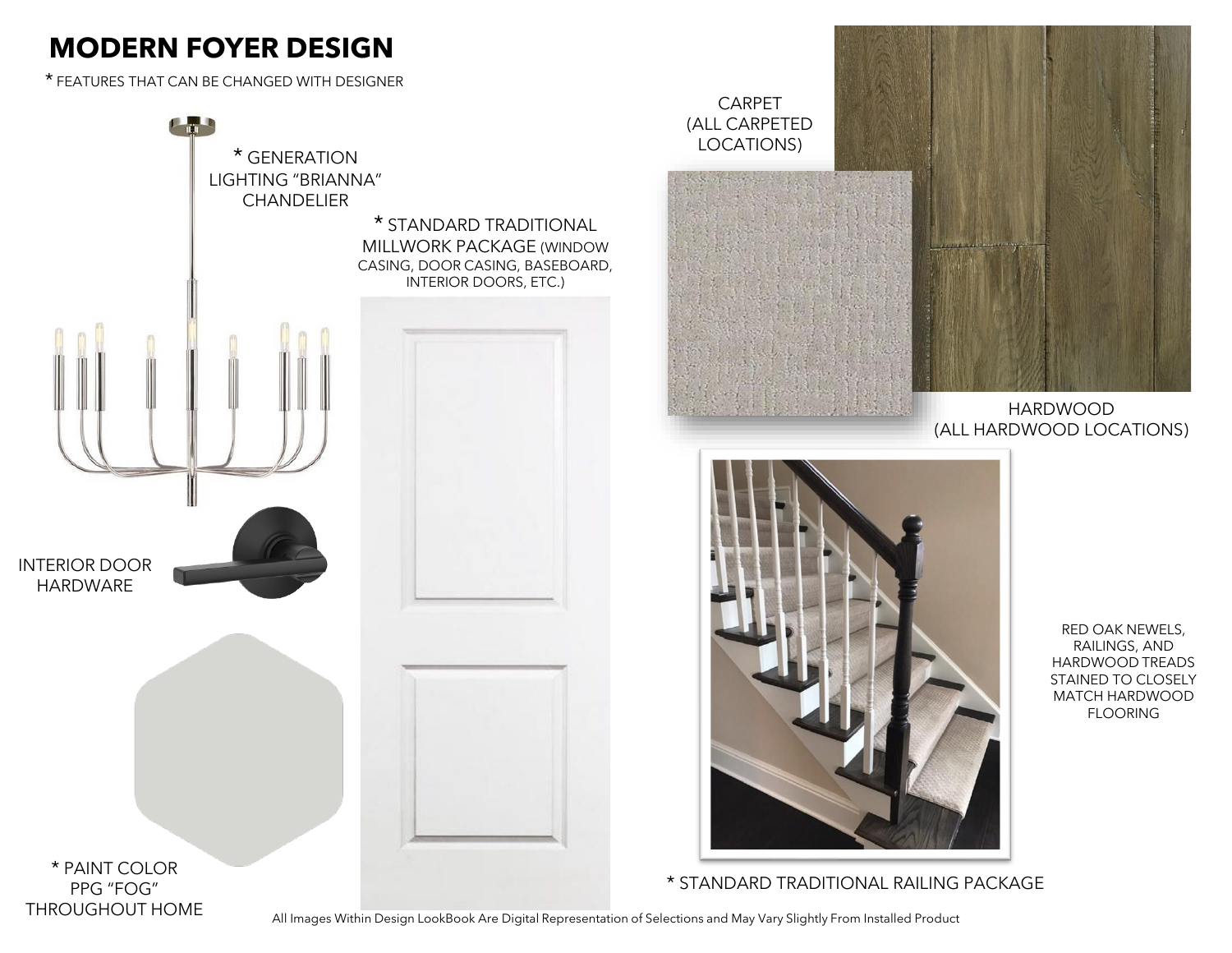### **MODERN KITCHEN DESIGN**

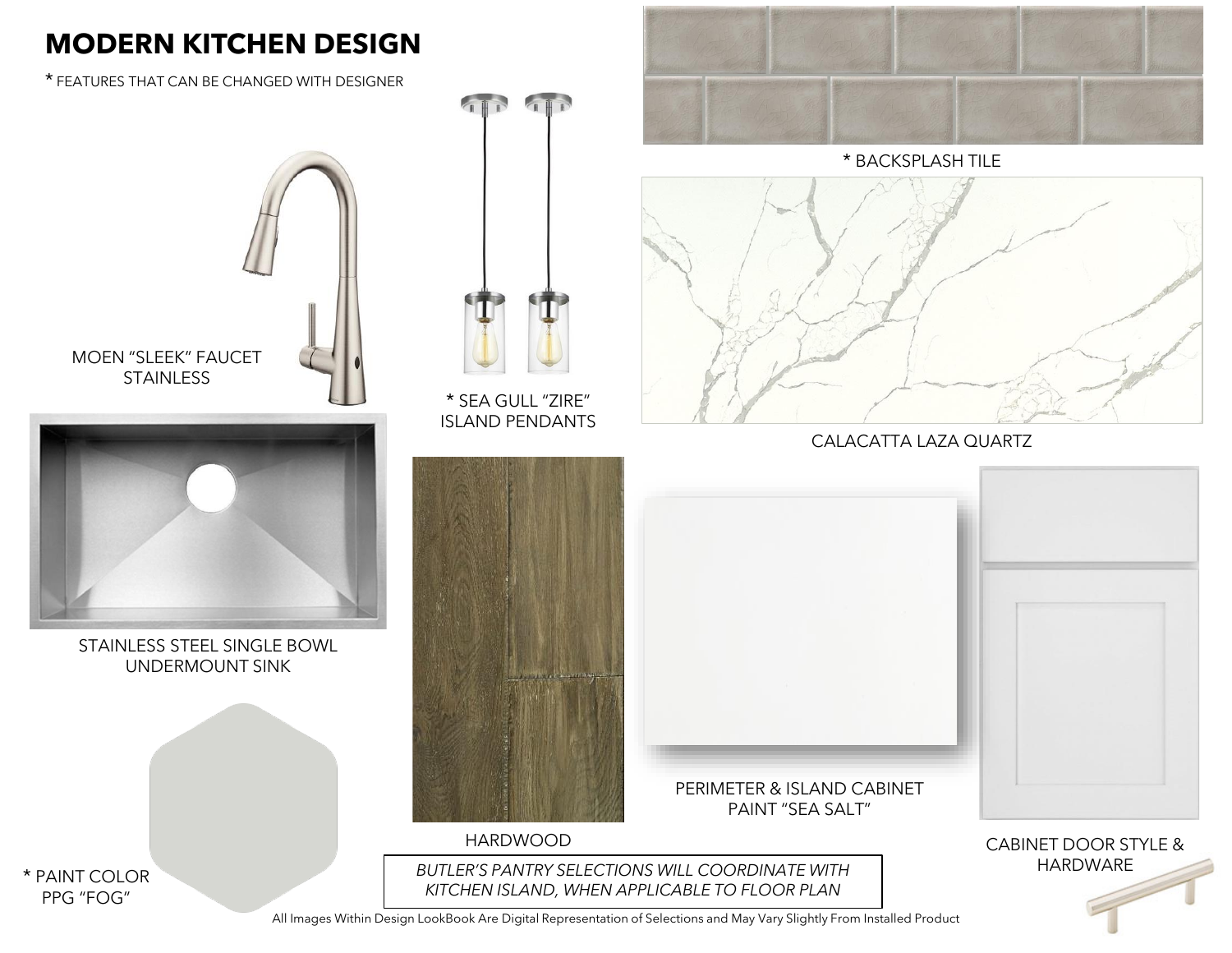#### **MODERN GREAT ROOM DESIGN**

\* FEATURES THAT CAN BE CHANGED WITH DESIGNER



HARDWOOD



\* PAINT COLOR PPG "FOG"

\* FIREPLACE DETAILS CLIENT WILL SELECT MOLDED MANTLE WITH TILE SURROUND **OR** STONE SURROUND

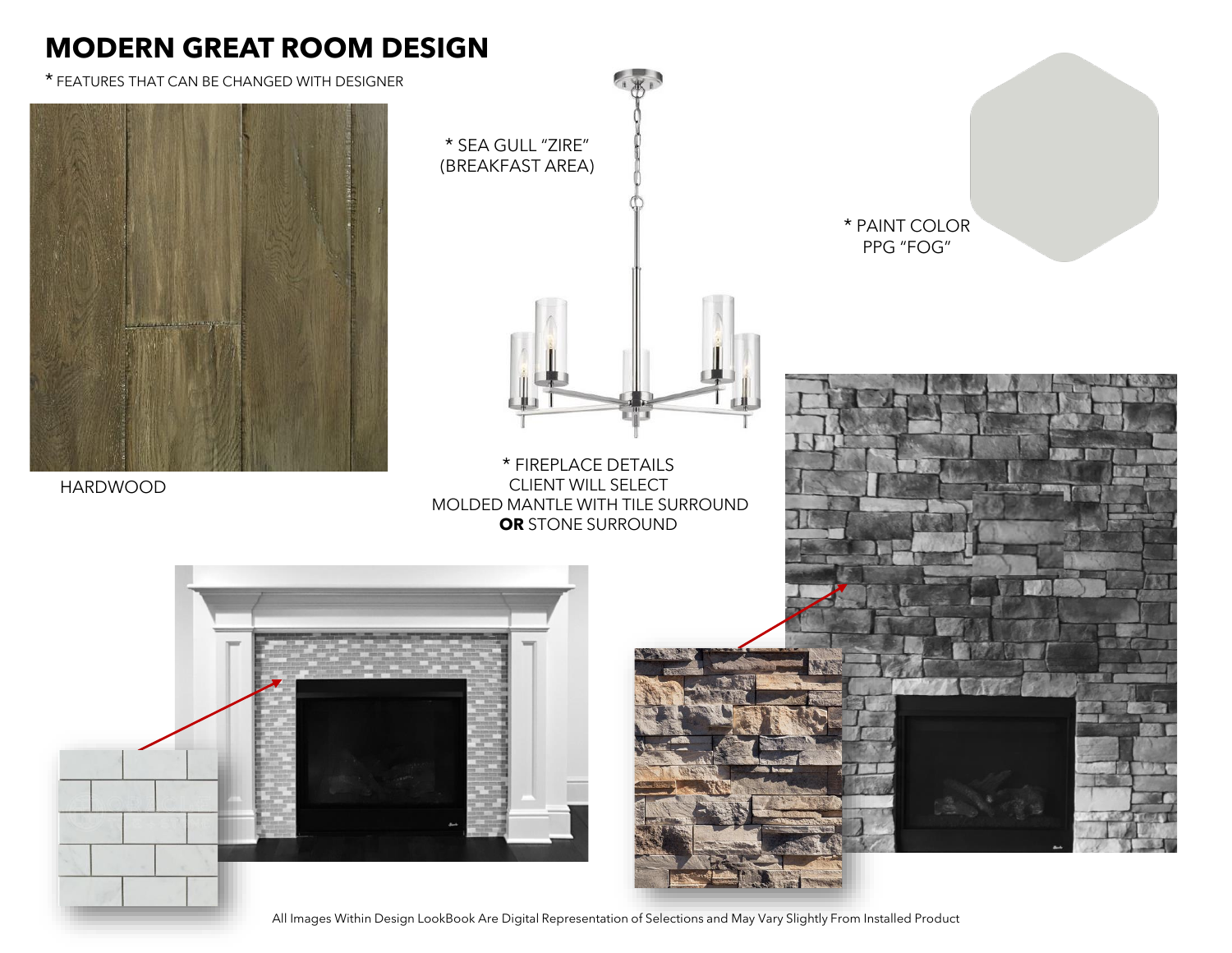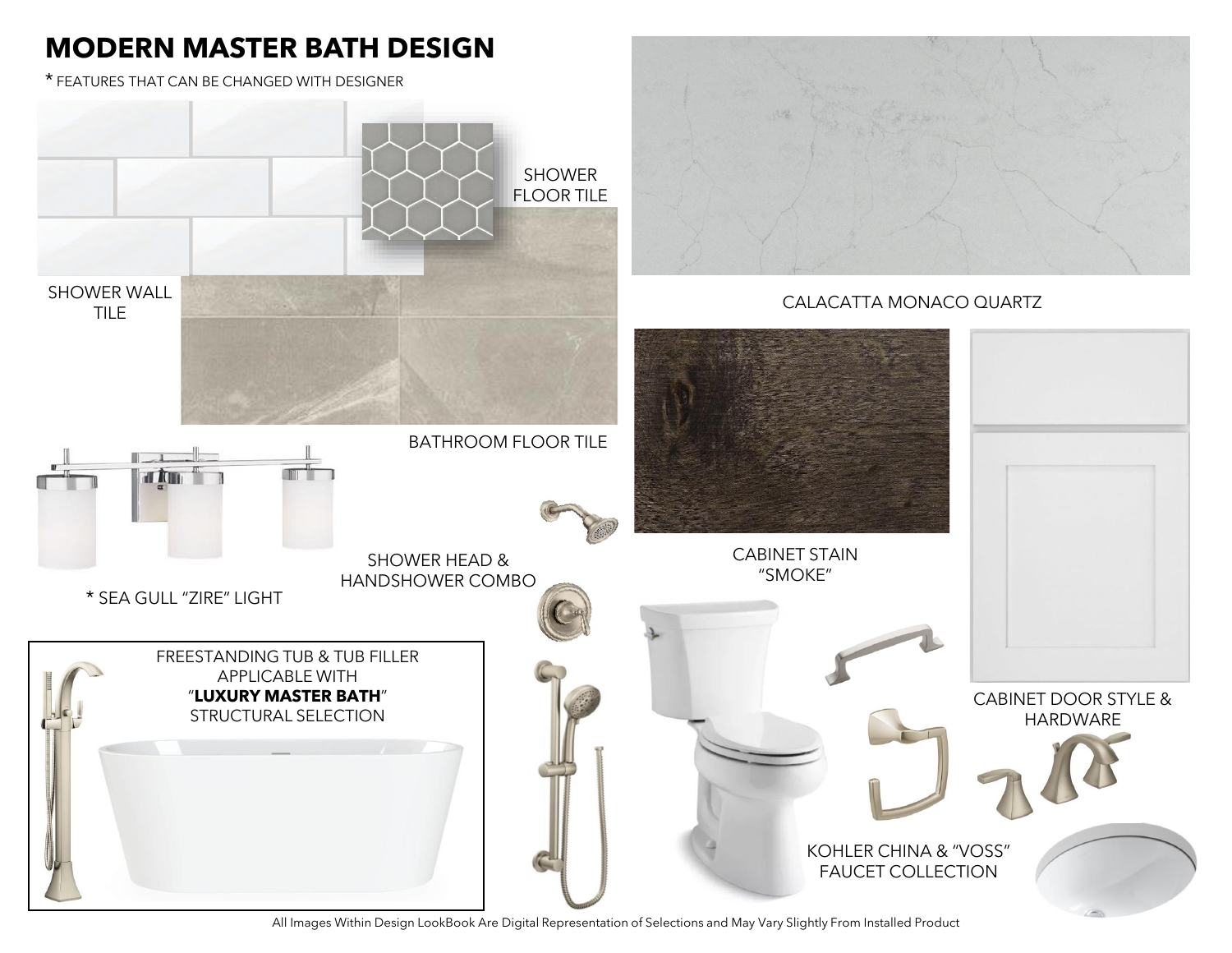### **MODERN AUXILARY BATH DESIGN**

\* FEATURES THAT CAN BE CHANGED WITH DESIGNER



\* SEA GULL "ZIRE" LIGHT



KOHLER CHINA & MOEN "VOSS" FAUCET **COLLECTION** 



CALACATTA LEON QUARTZ



CABINET STAIN "ONYX"



CABINET DOOR STYLE & HARDWARE

BATHROOM

PPG "FOG"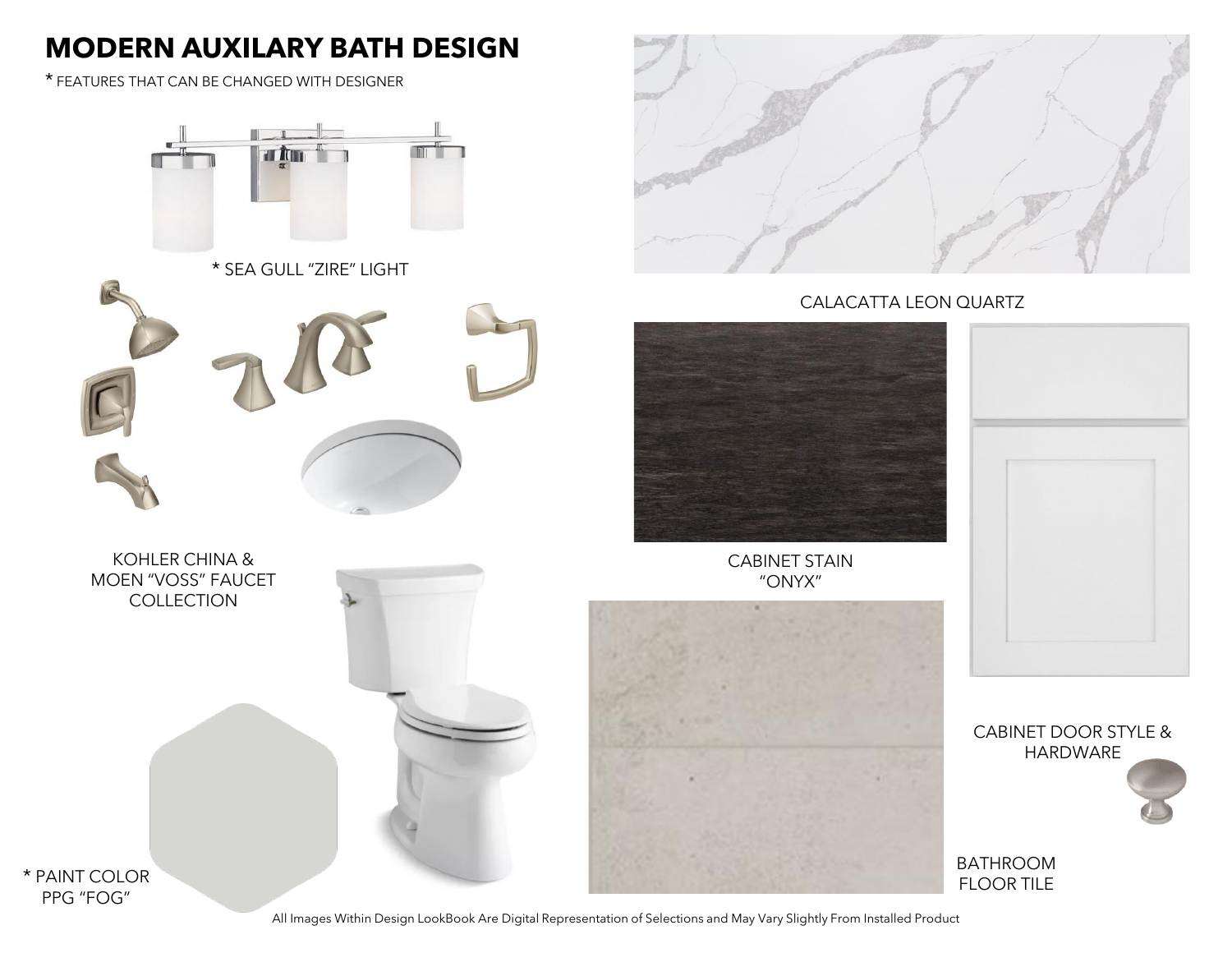## **MODERN LAUNDRY ROOM DESIGN**

\* FEATURES THAT CAN BE CHANGED WITH DESIGNER



GENERATION LIGHTING "ELLIS HARPER" LIGHT



CALACATTA BOTANICA QUARTZ